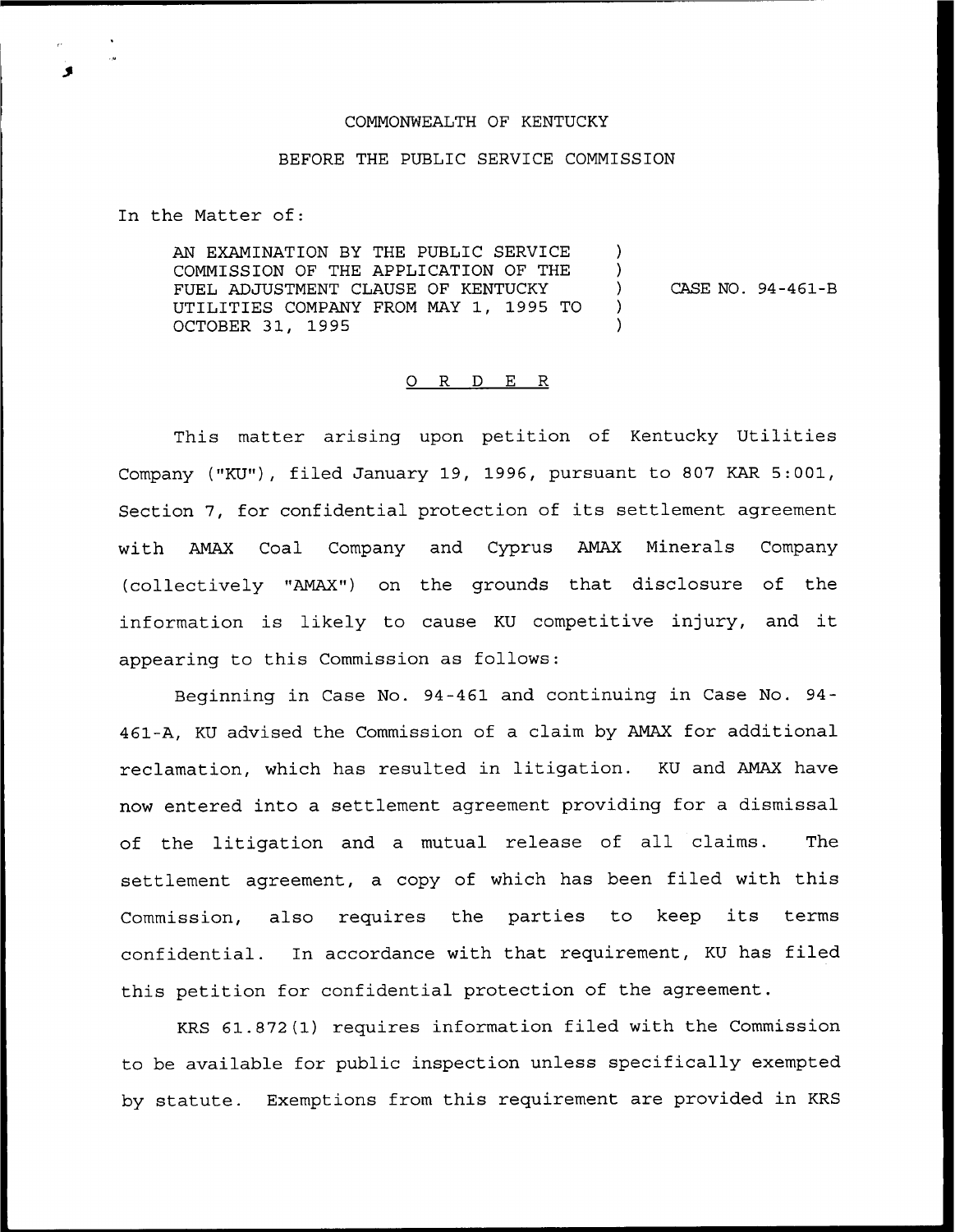61.878(1). That subsection of the statute exempts several categories of information. One category exempted in paragraph (c) 1 of that subsection is commercial information confidentially disclosed to the Commission which if made public would permit an unfair commercial advantage to competitors of the party from whom the information was obtained. To qualify for the exemption, the party claiming confidentiality must demonstrate actual competition and <sup>a</sup> likelihood of substantial competitive injury if the information is disclosed. Competitive injury occurs when disclosure of the information gives competitors an unfair business advantage.

In support of its petition, KU maintains that disclosure of the terms of the settlement agreement will adversely affect its ability to negotiate favorable settlements if or when disputes arise with ANAX or other coal vendors and that this in turn will result in higher fuel costs. The agreement, however, contains no information other than KU and AMAX have agreed to release each other from claims arising out of their contract and, therefore, would have no impact on future settlement negotiations. Therefore, no competitive value for the agreement has been established and the petition should be denied.

This Commission being otherwise sufficiently advised,

IT IS ORDERED that:

1. The petition to protect as confidential the terms of the settlement agreement between KU and ANAX is hereby denied.

 $-2-$